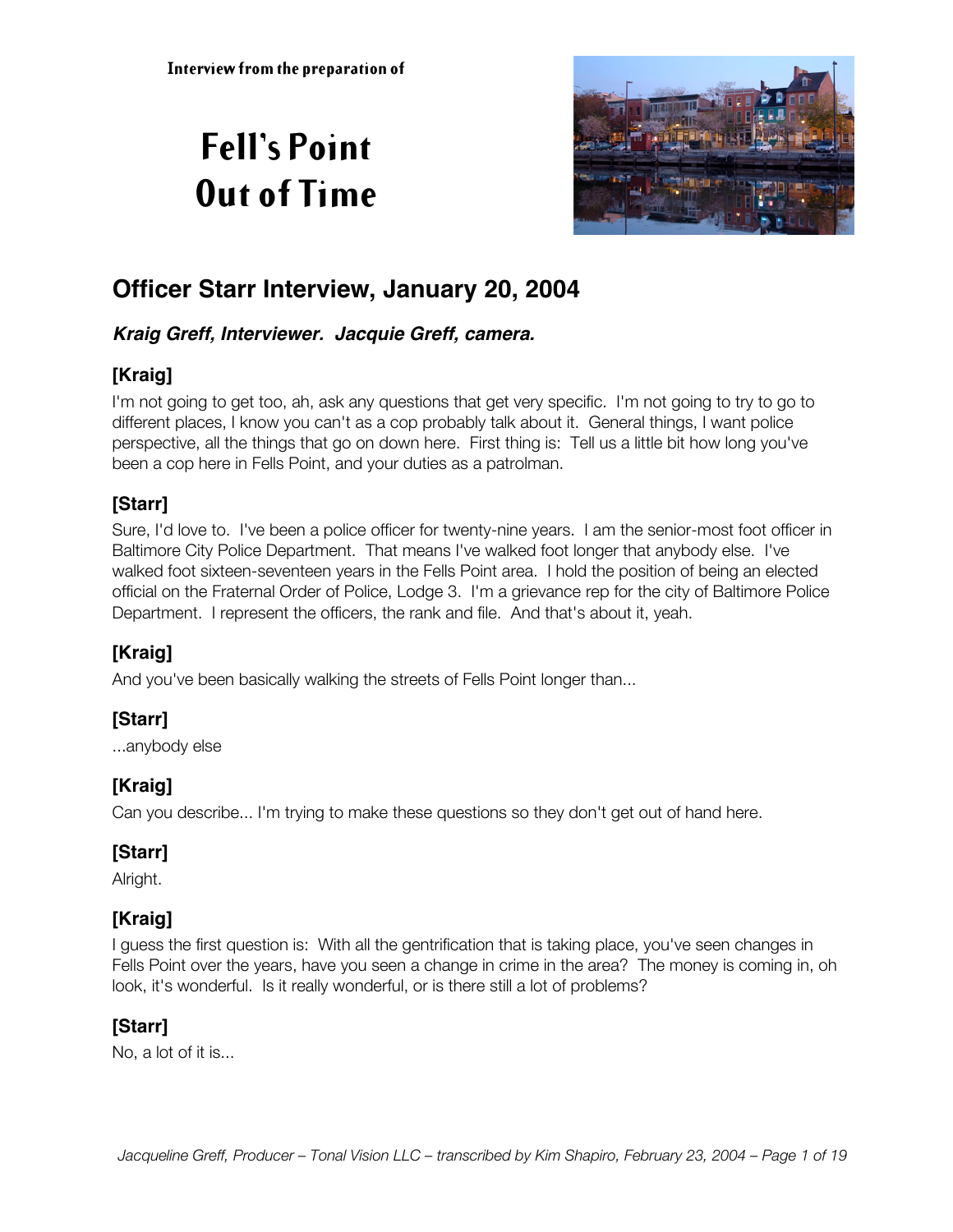You know where I'm going with this.

## **[Starr]**

A lot of it is kinda like what I call stupid crime, you know, I mean crimes of opportunity. When you leave certain things that are totally visible in a vehicle, you know, then you have to expect them to be stolen. OK? We don't have any people really kind of doing any major crimes in this area. A lot of it is petty. We had a short run, thank goodness, a very short run... there were some bad things happening to our store owners out here. OK? And it took us a while to find out who it was, and once we found out, we've got some excellent detectives in the district, and we got warrants for the people, and they are now in jail awaiting trial, I believe, in February. So, but that was a short, short span, OK? It was not all over the place. It was in a business area. And, with the exception of that, we really don't have any major crime. We have a lot of malicious destructions that happen on the weekend when the kids come down, and that's basically what I call my bewitching hour, between 1:30 and 2:30 Friday and Saturday night. OK? That's just nuisances, you know, breaking things, throwing things around, but crime is really low in this particular area.

## **[Kraig]**

How does it relate to the entire city? Is it one of the lowest?

# **[Starr]**

It's maybe not one of the lowest, but it's one of the lowest in this district, the Southeast District. It is really very, very, very low.

# **[Kraig]**

Give me some interesting things... over a twenty-nine year span, you've had to have, you've seen a lot of stuff. You've seen it from a perspective no one else has. Relate some of that stuff. I've only got an hour, and there's so many things I want to ask you...

## **[Jacquie]**

Maybe some changes and stuff.

## **[Kraig]**

Neat things you've seen, things that you went "I can't believe this is..."

## **[Starr]**

Well I've really had a ball serving the people, OK, in the city. I mean I really have. It's been a labor of love out here. Things in the particular area here I have seen people grow up, get married, and have babies, you know. And they take their kids and say, "That's Officer Starr. He was out here when I was out here." You know, that really makes me feel good, and that something that just... The whole area with people acknowledging who I am and what I am. I have seen this area come from really a rundown type of area to \$400,000 homes. Ten years you would have asked me, though, I'd say it never would have flown here. Now it's flying all over around here. We have a lot of homes. These small little lots that they'll take down a house that is just not, you know, qualified for human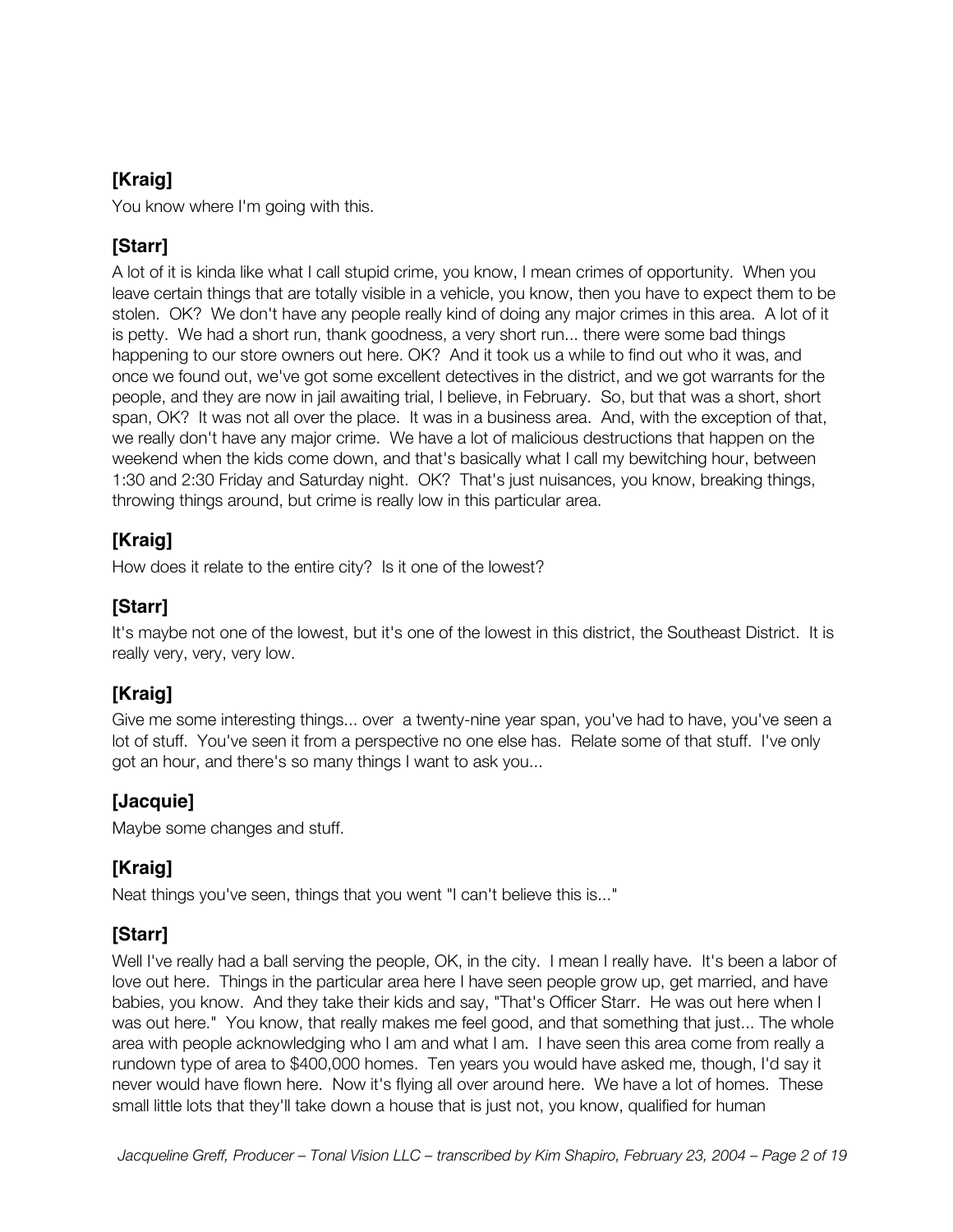occupancy, and they'll put in one, two, maybe even three houses out there, little apartment houses, and they... with a very, very high rent. The caliber of people has certainly gone up here, the residents and the home owners, the stores.

## **[Kraig]**

Talk about the caliber of people a little bit. That's one of the things about the documentary, it talks about different changes from artisan community to now you're talking of Struever coming with about multi-million dollar things going all over the place, the Whole Foods, the Whole Paycheck as I call it, down the street. What have you seen change?

# **[Starr]**

We've seen people come in from this area that weren't here before, OK, move into this area. And we've had different food stores, liquor establishments, a different type of liquor in some of these stores. I'm talking about the liquor stores, not the bars, OK? You know, people have kind of demanded higher caliber items around here. And, you know, it just wasn't here a number of years ago. The city is attempting to make the square look as neat and as clean as possible. They've put pots up. They've taken out a lot of the benches and things like that. It's, you know, really a very, very conducive area. People really like this area. It keeps expanding out and out and out.

## **[Kraig]**

Go back to interesting stories. Twenty-nine years, any particular things come to mind?

## **[Starr]**

You know, have I delivered babies? Two and a half. Somebody wants to know how you deliver half a baby? The paramedics came and finished the rest of it. [01:06:20:01]

The fact that, you know, as far as anything else in my lifetime here, ah, yes, I've had a big experience during one of the snowstorms, I think in '79. That was when police couldn't get out. We were snowed in, OK. It was at Old Town Mall, which was one of my many foot posts out here. I was the only officer. I had walked from where I did live to there. The police were not able to get there. And I was the only officer out. I had no radio. I had my call box key. I called in to the district and I said, "Everything's fine. I'm out here." The news media, then, started picking up, "Don't call the police. They can't get to you." And it's that time when people started realizing there was no police out on the street, because wherever they were, they were just stuck in their cars. And, they started rioting Old Town Wharves ... the Old Town Mall. They would take the car to the back of the stores and hook up a chain and pull the gate off and go in and loot the stores. And I was going from the four to the five-hundred block trying to stop that, and received a medal for it.

## **[Kraig]**

Congratulations!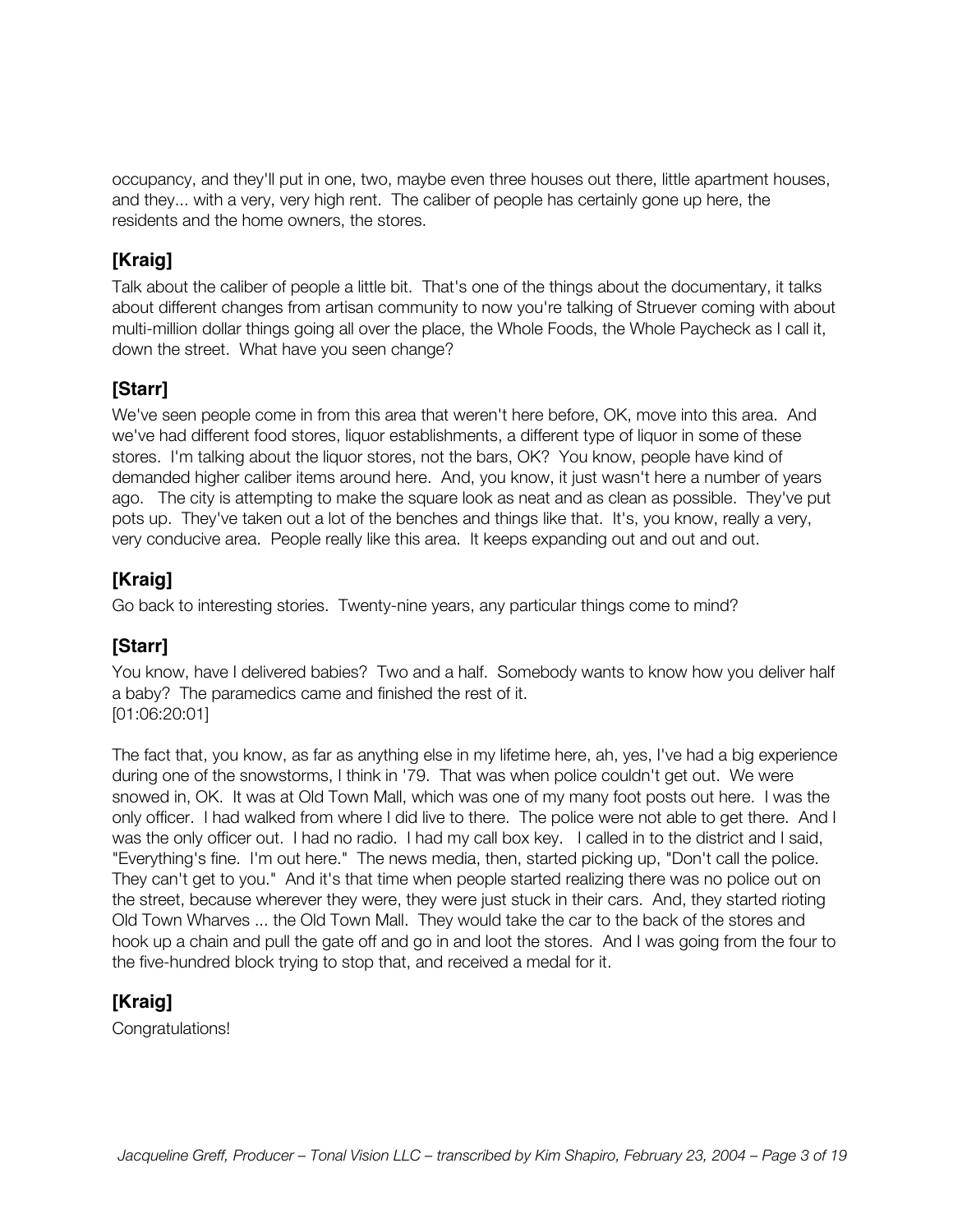Thank you. And I was written up in Time Magazine. I had a write-up with my name and everything else about what I did... There's just a lot of little things that come up that just...

## **[Kraig]**

Any particular Friday/Saturday events that happened? Looking for just...

## **[Starr]**

Yeah, I know what you're looking for. Friday and Saturday nights, it's the crowd on a Friday and Saturday night, now that a certain club is out of town, has been much, much, much, much more quiet, and I think the residents are, you know, a lot happier. Like we said, we have had urban surfers, where these kids would jump from car to car to car, do all kind of damages. We've had had numerous, numerous fights out there. All that is really diminished now.

## **[Kraig]**

Do you see the people coming in to Fells Point to do that type of stuff usually from outside? Not so much the residents, but people from other...

# **[Starr]**

What they will so very frequently say to me is, "Well, I'm from Towson." And I said, "Well, what does that mean? Does that mean that you can do this in Towson, and if you can, please go back out there and do it. You can't do it in my city." So, very few of the people that are here on Friday and Saturday night are from this area. It's mostly the college kids.

# **[Kraig]**

Does anything out there scare you, as a cop, after all this experience?

## **[Starr]**

No. That's not machismo or anything like that, but... Yeah, I've never been scared. I've been very, very comfortable out here, OK. I mean, I know what to go into harm's way and what to back away from harm's way. My biggest weapon is my mouth. I can usually talk to most of the people. I have a WONDERFUL group of officers at Southeast District, that all I have to do is get on that radio and request a back-up unit, and they are here real fast for me. I rarely, rarely ever do that, but they are here, and most of the time, it kind of handles itself. You just talk somebody down and said, "Think about some of the things you're doing, and tomorrow morning you might be real, real sorry, and maybe you want to go home for a couple of hours and sober up, and then come on back tomorrow night." And I always tell 'em, I always tell 'em I'll buy 'em the first beer. And I have had two or three people come back up to me and said, "You said if I came back next week, you'd buy me the first beer." And I said, "It's on me."

[01:10:20:13]

# **[Kraig]**

OK, so another quick thing, these are just things I see in the area and want to talk to an officer about 'cause you get everybody else's perspective. You're really the guy out there dealing with it day to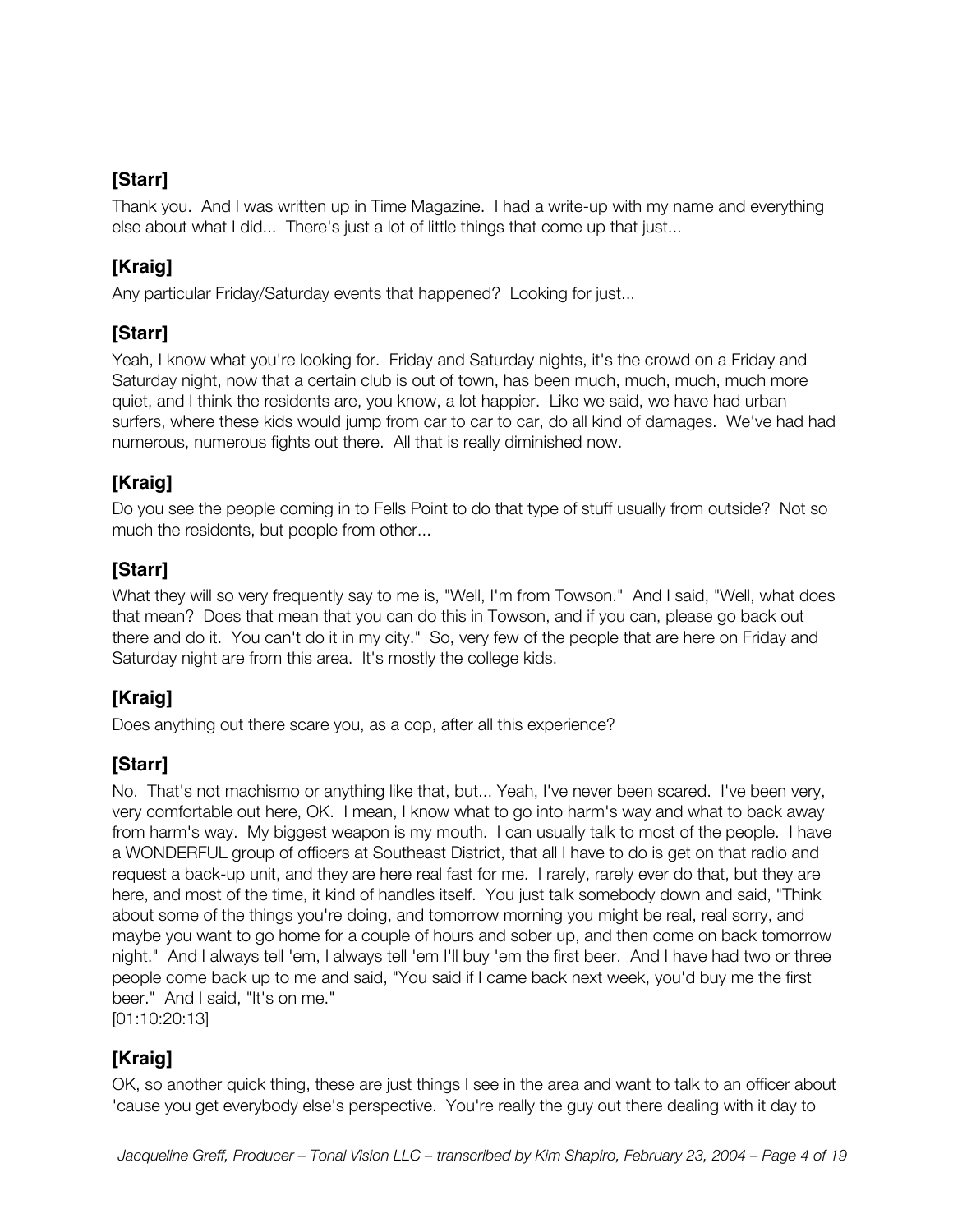day, the homeless people, the panhandlers... Are they panhandlers? I see a big distinction between the homeless, the actual homeless, and people panhandling for anything that will help that little drug habit.

## **[Starr]**

Legally, you can panhandle. There is no law against panhandling in this city, OK? We've tried to get something enacted. We've tried to get no panhandling zones. Just to no avail at this point. As far as the differences, yes. My panhandlers are a little on the shady side, OK? Not all of them, but some of them are, you know, very, very shady. My homeless people are truly, truly homeless, OK? And, they need a place to sleep at night. They are sleeping out here. They do not like to go to the shelters. They don't like to go to the mission, because it's a set pattern. They have to be in bed, they have to get up, they have to eat at a certain time, and they are all kicked out at about 6 o'clock in the morning. And so many of them just like to stay out here on the street. But, you know, if we can keep them in a particular area away from some of the homeowners, and I do try to get them out off cold weather like that. We have operation Blue Code, and we send people to the missions if they are willing to go.

## **[Kraig]**

So you do keep kind of a tab on a lot of those people and make sure they're not...

## **[Starr]**

Oh, yeah. And we know their names. I know their names. I know who they are.

## **[Kraig]**

Does anybody out there right now present a real problem?

## **[Starr]**

No. Cold weather, a lot of them just go somewhere. They will try to get somewhere. Most of these people, who are the panhandlers live up in the projects, so that's where they are usually now. The homeless people, again, are homeless and have no place to really go.

# **[Kraig]**

I just wanted to make that big distinction. What else?

## **[Jacquie]**

Maybe you could get him to describe the area around Fells Point and how they interact from a police standpoint. You just mentioned the projects, and that made me think of that. [01:12:36:29]

## **[Starr]**

Most of the time when we have a problem down in Fells Point, the suspect usually goes back to his area, and his area is Perkins Projects. And, you know, from that... Eastern Avenue is my dividing line, and Perkins Projects starts about a block away. So, you know, they can come down here, do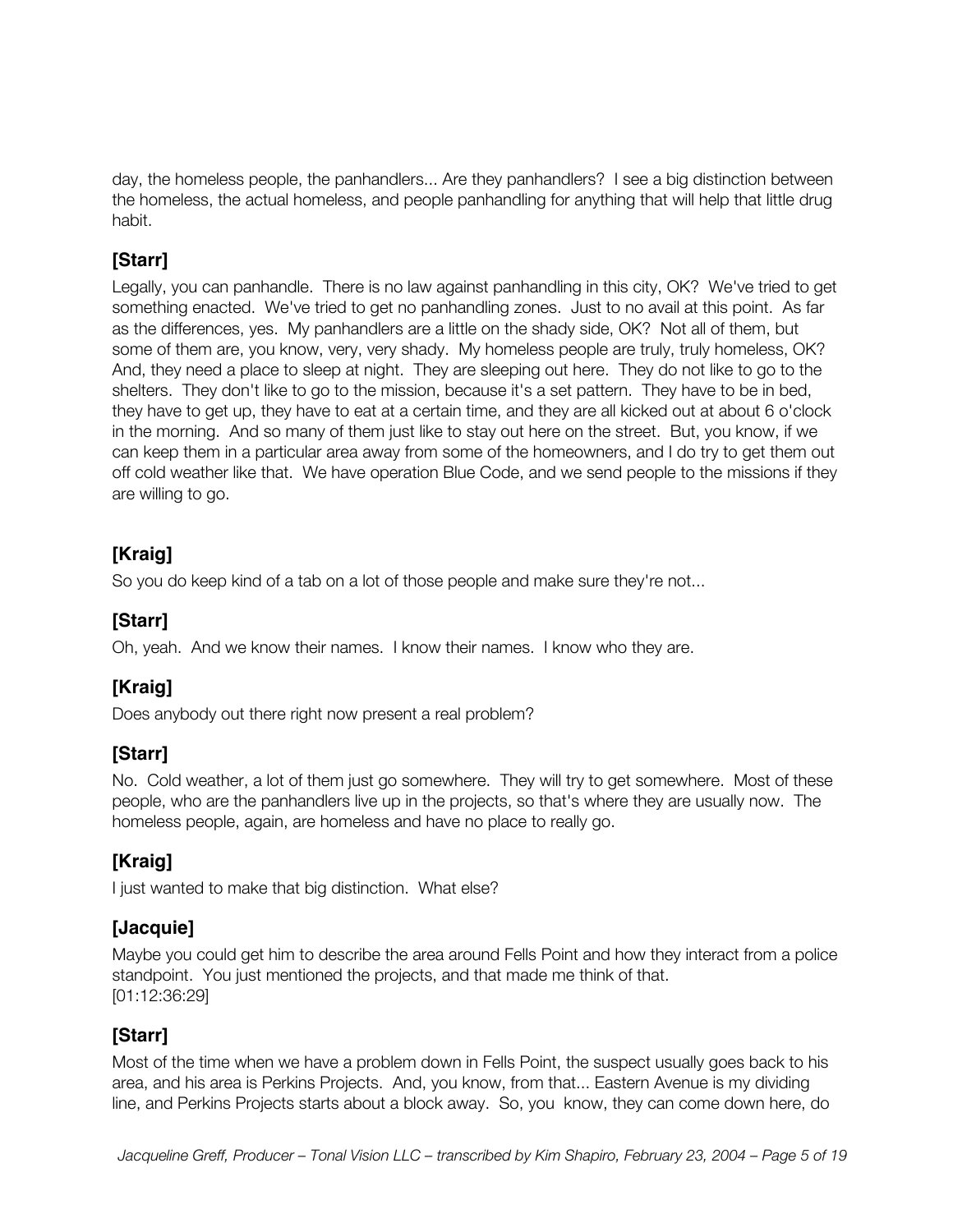something, and then within a matter of minutes, I mean literally minutes, they could be on any of the little side streets, little side alleys, not the main corridors, and be right back in their house by the time we get the call. So, we're looking for somebody, and if we don't get the call right away, that's usually exactly where we head. They have officers working those Perkins Projects waiting for us to give a description out, because they can usually see them coming over. But if we don't get the information fast enough, these people are home by the time we respond to the original call.

#### **[Kraig]**

OK, what else?

#### **[Jacquie]**

Can you talk to upper Fells Point versus the historic district?

## **[Starr]**

And when you say upper...?

#### **[Jacquie]**

Well, north of Eastern, out of your area.

#### **[Starr]**

Out of my area. I just don't want to make the... I mean, I'll gladly... On the other side of Eastern Avenue, going north from Eastern and Broadway, that area has now been dominated by the Hispanic people.

## **[Kraig]**

Do you see that as a plus?

#### **[Starr]**

I don't have much problem with them coming down south on the south side of Eastern Avenue. There are problems up there, OK. They are on the other side of the street. Now, when I started, that used to be the Lumbee Indians area up there, with the American Indian home they had up there, which since then those group of people have moved out, and the Hispanics have definitely taken over that Broadway corridor.

## **[Kraig]**

I've got so many questions, but they're ones that he can't answer.

#### **[Jacquie]**

Are there any interesting busts or crimes that you've solved that you could talk a little bit about?

## **[Starr]**

Well, in a uniformed patrol, it's difficult. You really don't get involved with crime. The uniformed officer does the preliminary. He gets the call, responds to it, does the interview. Those series of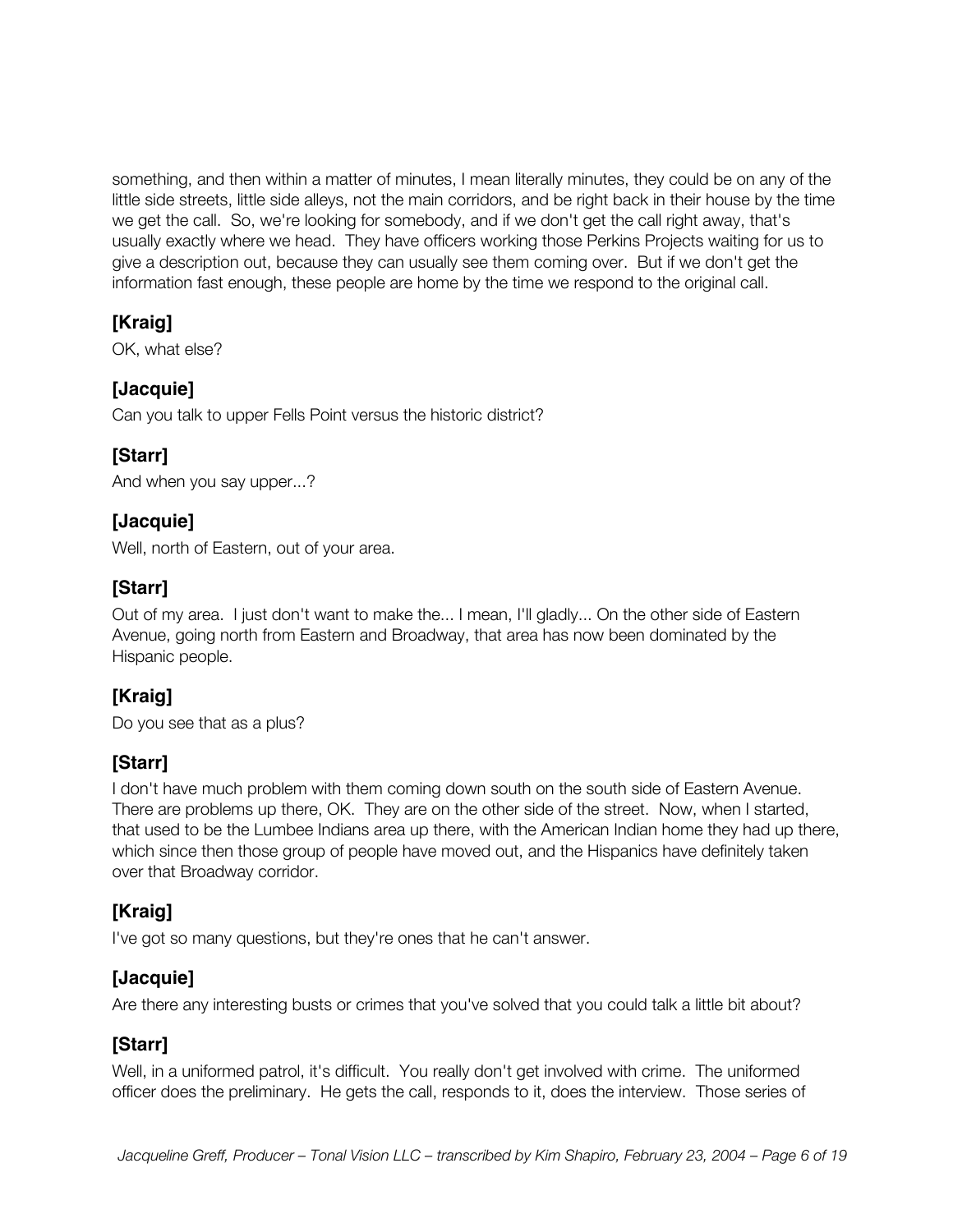problems we had before, the uniformed officer would take the report, get the information, talk to the people, see if there is any kind of identification for the suspects; but, then you usually hand that over to your detectives. And that is because they have the time, they have the opportunity, they can do a photo lineup and that's how we found our suspects. They have the facility to do it, where a gentleman or a lady in a car just does not have that time to do it. [01:15:37:20]

## **[Jacquie]**

Is there advice that you would have as a policeman for homeowners, visitors, anything they could do differently?

#### **[Starr]**

Sure. Basically, again, most of my problems in the Fells Point area are crimes of opportunity, OK. So, if I tell people, don't put anything visible in the car, that means anything visible, prior to coming to this area, or any other area in the city or anywhere else, put it in the trunk of your car. I can hardly think of any time I've had somebody break into the trunk of the car. But don't take your pocketbook and put it in the trunk of the car when you get there, because that just told somebody that you put something valuable in the trunk of the car. Do it ahead of time. Homeowners, if you have stuff outside, make sure it is chained down or you lock it in your garage when your finished it. Don't walk out of your house for any reason, even if you're going half a block away, without locking your front door. Remember I said, my people in the area are, they're victims of opportunity. OK? So, when people see you leave... There are people always looking at you. And, they see you leave, and you didn't lock your door, as you're going in one direction, he's going to come into your house. And, we rarely have situations where they break a door down. We rarely have situations where they knock windows to get inside to your house.

## **[Kraig]**

A long time ago I studied in college different police courses, and a long time ago I was thinking about becoming a cop. One of the neat things, and it's still a thing I like to ask cops is: to me one of the most important things is public relations between the officer -- so many people go, "Oh! Police!" Which, I don't feel that way. I mean, if you're not there, Uh, oh! There's where the real problem begins. How do you see as far as this city and coming from Brooklyn or whatever. How's the public relations here in this town? How do people view police?

#### **[Starr]**

The majority of the people in this area view police extremely favorably. I work out of the neighborhood service office, and we're the ones who hand out the brochures about the Blockwatcher programs and the Neighborhood Watch programs. We have homeowners, business, Food and Beverage Association. We always try to get one officer every couple of months to at least attend one or two of those meetings. We have an answering machine in our office, so even if we're not there at 4 o'clock in the morning somebody can call up about a complaint. We will eventually get back to you with some type of an answer on what's going on. We have an excellent rapport with the people here. I mean, most of the people...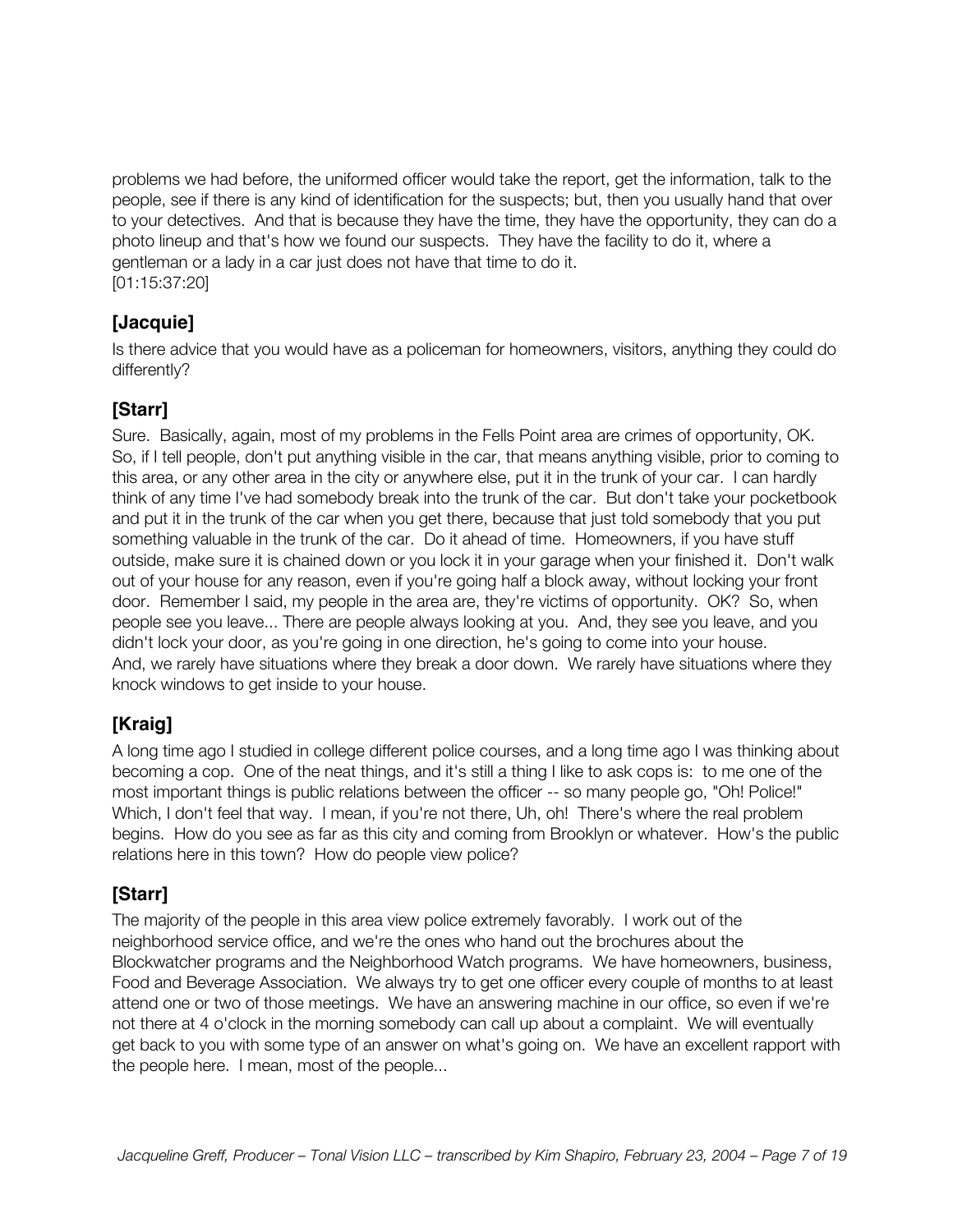It seems that way to me, not being a cop...

## **[Starr]**

No, we really do. We have an excellent rapport. The people are very, very hospitable to us. I've been invited every single year to their Christmas parties, you know. They know that if they have a problem, they can come, and they will get an honest answer with us. And we always follow through on it.

# **[Kraig]**

It's so important to have a good guy out there on the..., that visibility out there. You on your feet, walking around.. Ninety percent of the stuff stops...

## **[Starr]**

And they do. You go up and down the streets. You know, I try to spend some times on the side streets, some times in the residential area, but I don't spend as much because I have a lot of businesses. This is a way that you can stop any shop-lifting. If I have a vehicle, I try to leave a vehicle one location. I'm going in the other, then I go back to the vehicle, and I move it. It's always looking like we have people all around the city out here.

## **[Jacquie]**

I've heard from some people that Fells Point has a reputation of being complainers, and now that the area is getting wealthier, do you think that the city (maybe as a resident I shouldn't say this) is maybe catering to Fells Point more than some of these other neighborhoods?

## **[Starr]**

No, I work with the other neighborhoods, and I know that they are doing as best that they can in all the neighborhoods. There is sometimes financial problems that the city has. We certainly don't have as many people, officers, as we have had over the years...

# **[Kraig]**

That's what I was going to ask you, are there enough cops or...

## **[Starr]**

I don't know if you'll ever have enough cops! Make the city 100% safe, you put a cop on every corner. Other than that, you're not gonna... How many people have said, all my life, Where were you when...? Well, very few people are going to rob a bank when the police officer is sitting outside. OK, you're not going to rob where we are right now because I'm sitting in here. But what does happen is, they will put officers in areas where they need them if there is a problem. And, as far as down here, we have a permanent officer. When I go to work, this is where I go to work. They try to work it out as much as possible to keep officers in this area here and other special areas. As far as complaining goes, these people have put hundreds of thousands of dollars into their home, and all of us have to live down here together. We have to have the bars, which are not going to go away and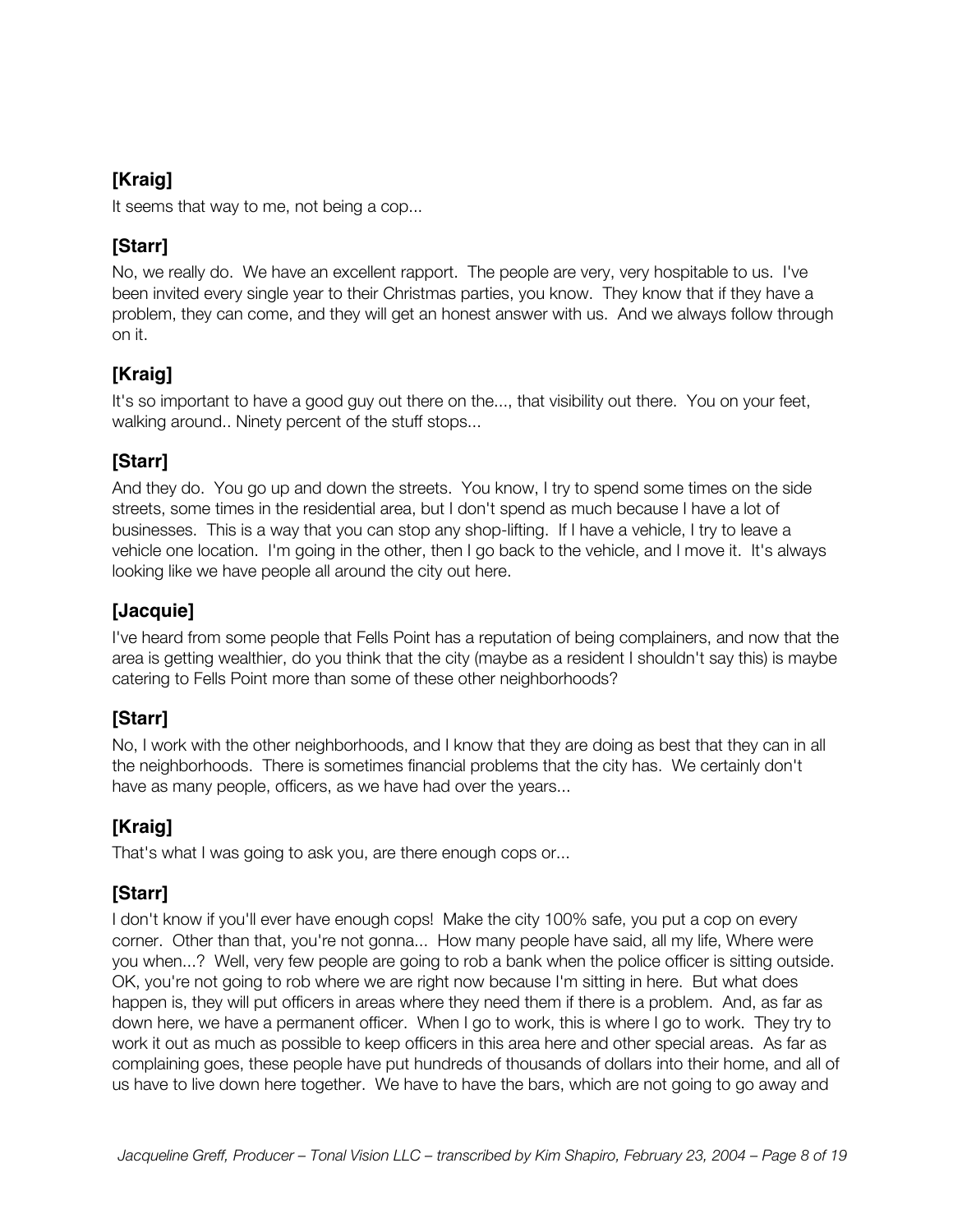the residents, which are not going to be moving. OK? And they all have to work together. And sometimes it works, and sometimes it is very difficult.

#### **[Jacquie]**

Now the city has an effort to encourage Citizens on Patrol organizations.

#### **[Starr]**

Yes.

#### **[Jacquie]**

And Fells Point has an organization, but it's almost one in name only. They have a newsletter and they don't do much else. Would you care to speculate as to why?

#### **[Starr]**

Well, I think it's like any organization. I mean, we've all been members of organizations, you know, and as the years go on, you just kinda lose a little interest, a little interest. And it happens on anything. I wouldn't want to put out the Citizens on Patrol as an organization that has just lost its favor. OK? Somebody has to take the reigns and somebody has to say, "This is the day we meet, and this is where we're going." Yes, I do know that certain groups, I mean, even the meetings I go to. You know, you go to some meetings and there might be very few people. Certainly, in the cold, cold weather people don't want to go out of their house, people don't want to walk in the city. But, you know, as the summer comes up, it gets a little warmer, you get more people out in the community meetings, and you will get more people walking on the citizens patrol.

#### **[Jacquie]**

'Cause I just kinda wonder if, you know, some of the need hasn't gone away as the area has gotten a little bit better, and that's why it's...

#### **[Starr]**

No, I don't think the need's gone away. No, no, I don't think that's gone away.

## **[Kraig]**

We really still need that type of thing.

#### **[Starr]**

I think you need it. Yeah, I definitely think you need people walking on the streets. You need citizens to be aware of what's going on out here. I don't know that that need has gone anywhere. They still have a lot of problems. It's not any major problems. They have a lot of problems. I think those groups do some good.

## **[Kraig]**

So you have any plans for running for governor you retire?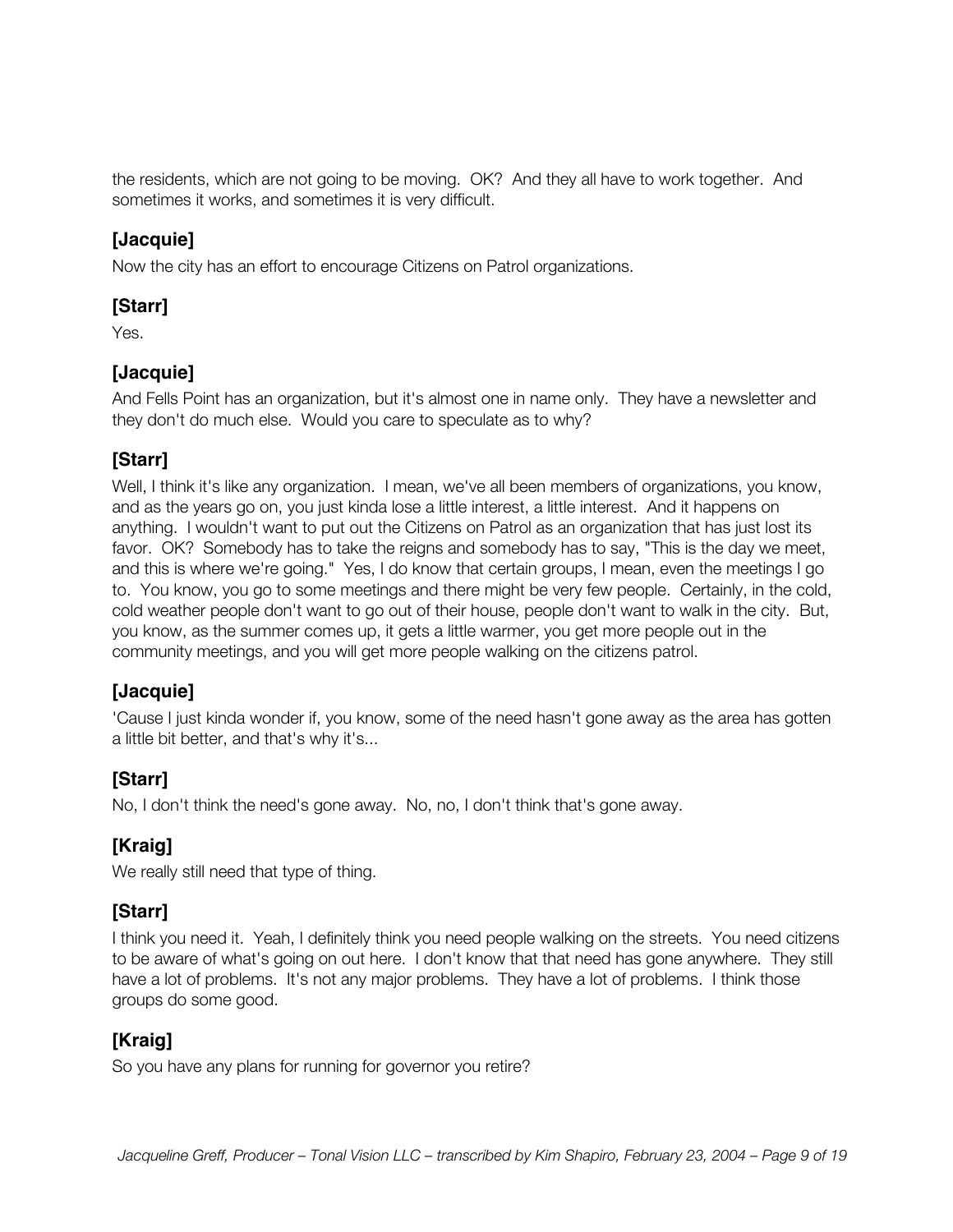I think what I'm going to do, maybe when I retire, I'm going to take my winter coat, and I'm going to start heading south, and when somebody asks me, "What is that coat for?" That's where I'm going to stay. If they don't know what a winter coat is for, that's where I want to stay.

## **[Kraig]**

We just got back from Aruba. Check that out. I'd go back down there. It's nice. No crime! What else you got? ... [01:23:20:06]

#### **[Jacquie]**

Maybe you could just kind of give us an overview. What's Baltimore like from a Police standpoint. If somebody was watching this and trying to find out about Fells Point and they were from Minnesota, can you give them a perspective on what's Baltimore like? What's Fells Point like?

## **[Starr]**

Baltimore, OK, it's an incredible city. It's a fun city. I was born and raised in New York City, and this is like a very large little town. And that's good, because people do know each other. We have our Little Italy areas out here. Since I been here, I have seen the Inner Harbor, which was not there when I came here, just become something that is absolutely, totally world-famous. Two beautiful stadiums, OK? A world championship football team. You know, we have a lot of things to be proud of and really enjoy. And one of the problems is people in the area really don't get an opportunity to see it. We've got the Constellation, Star Spangled Banner, Shot Tower. We've got all these fantastic things! You can take a walk over to Patterson Park, this incredible pagoda that they fixed up out there, OK, a beautiful area. You know, I mean very, very cold right now, but we've got an ice skating rink in there. We've got an ice skating rink down at Fells Point now. The city is just a magnificent city. We've got part of the Triple Crown right here in the city with the Preakness. The city is just growing by leaps and bounds. You know, there are a lot of people coming into the city. And this small, little area down at Fells Point -- these areas where there were just vacant lots six months ago, they have beautiful homes now. They've just done on Bond Street or Caroline Street these beautiful, beautiful homes out there.

# **[Kraig]**

You know the place you are sitting right now is one of the only two authentic English pubs in the United States? One's in Boston and one's right here.

## **[Starr]**

I did not know that. I really didn't.

## **[Kraig]**

...It's not anywhere else.

## **[Starr]**

Oh yeah!

*Jacqueline Greff, Producer – Tonal Vision LLC – transcribed by Kim Shapiro, February 23, 2004 – Page 10 of*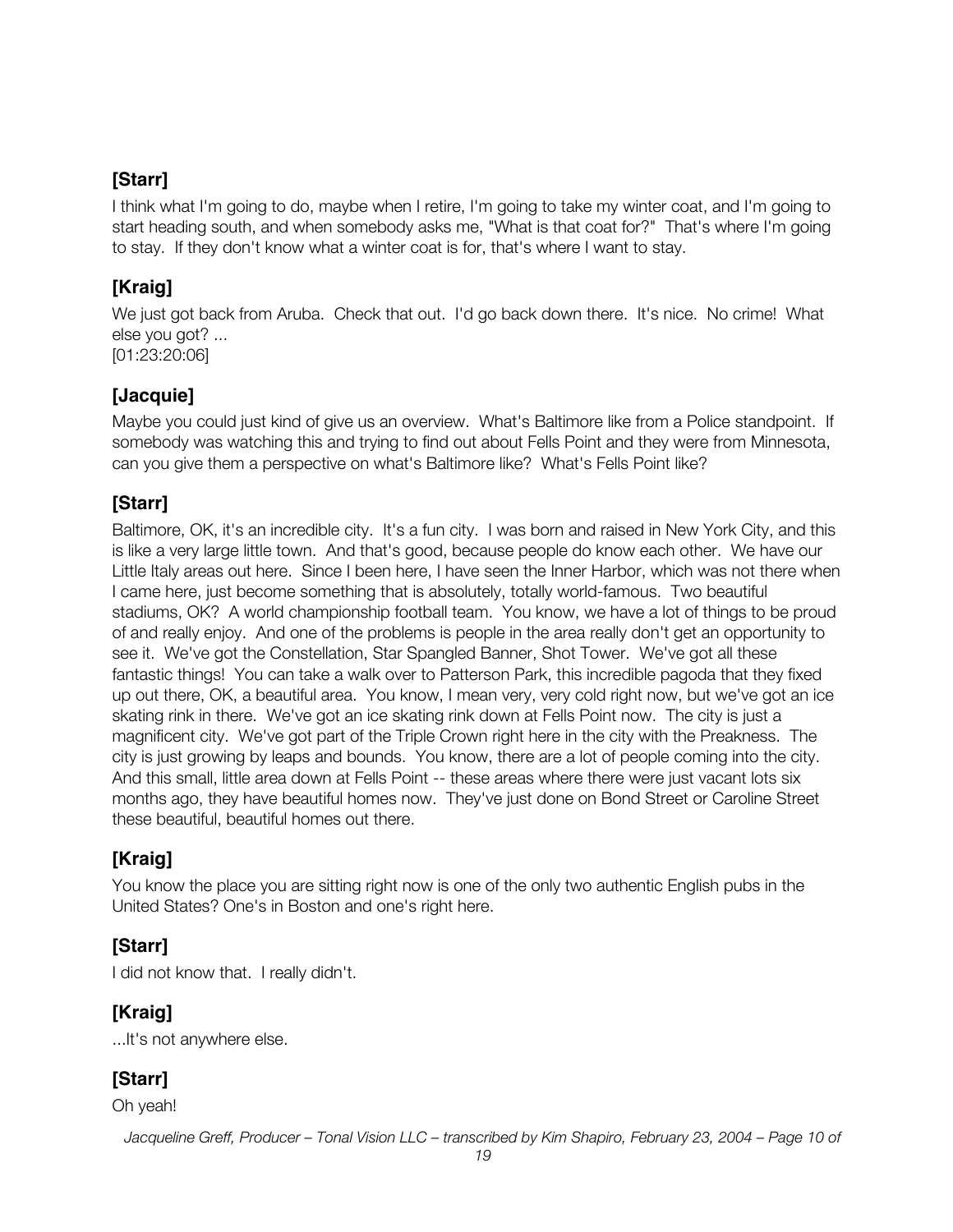Lord knows, I've been in a couple bars. ... Andy?

## **[Andy]**

For as long as you've been here, you've seen the neighborhood change a lot, does it still feel like home? Do the people still... do you still feel like you belong here?

## **[Kraig]**

Are you still a New Yorker, or are you Baltimore now? You still sound like a New Yorker.

## **[Starr]**

Don't say that!

## **[Andy]**

... all these changes that have happened, does it feel like it's, you know... I think sometimes some of the long term residents here feel like their Fells Point is dead and dated. It's nice that all of these things are happening, but I think they feel invaded ...

## **[Starr]**

I think that's true with everybody. When there's ever some kind of a change, you know... When there's ever a change or anything like that, people do feel, OK, that something is different, something is out of place, I didn't ask for this. And, you know, five years, ten years from now they will be the people who will think other people are invading them. Ah, yeah, so it's just, kind of it's a round robin, and it goes around. People do feel...

# **[Starr]**

It's just a great area, you know. And most of the people do get along out here. You know, there are different community groups and homeowners groups out here, and people should join them and have an opportunity to voice their opinion. [01:27:09:06]

# **[Jacquie]**

Are there more groups here than other parts of the city?

## **[Starr]**

There are more groups in a small area like this, basically because we have a lot of different things down here. There are not... Where there's a residential area, they only have a residential group.

# **[Kraig]**

It's not a tourist spot yet, but it's...

# **[Starr]**

Oh, this is a big time tourist spot!

*Jacqueline Greff, Producer – Tonal Vision LLC – transcribed by Kim Shapiro, February 23, 2004 – Page 11 of*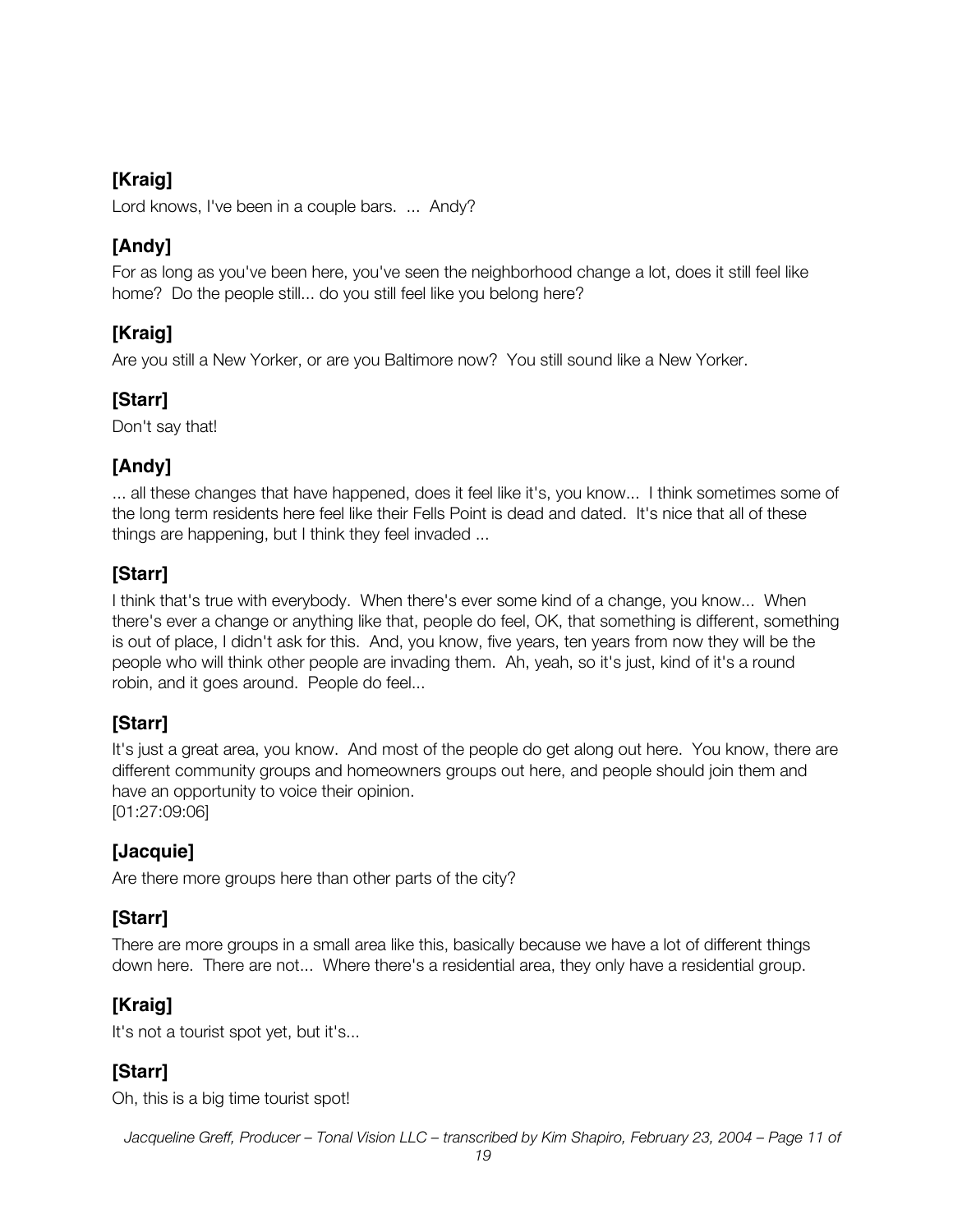But, I mean, I don't mean, it's not sanctioned as the government saying it's a tourist spot, but it is a place... We have tourists, lots of tourists here.

#### **[Starr]**

We have lots of tourists, because of the boats who let them off right down at the foot of Broadway at two different spots. We've got two companies working...

## **[Kraig]**

You see more tourists now than you did when you started?

#### **[Starr]**

Yeah.

#### **[Kraig]**

You see that going to increase?

#### **[Starr]**

Yeah, I think it will. I think that the boats have helped us that have been here for the last couple of years. The Water Taxi has helped us by coming down here. And they do have a lot more people, because it lets them off right there at the foot of Broadway, and then they kind of disperse throughout the area. And as they are dispersing, they're looking. You know, we have some really unique shops here. We have some incredible antique shops, flea market shops out here. We've got places that sell records... You can go in a store and get a CD. You ask them what a record is, they don't even know. So, we have that. We have incredible restaurants out here. We've got nice little pubs, you know. And, people walk away and they're happy! They'll come up to me and they'll say, "Where's to eat?" or "What's to do?" And there are brochures we hand out, and it really is an enjoyable area.

## **[Kraig]**

This is terrible! I'm usually sharper than this; well, not really. Oh., she did Ed Kane's interview the day before he died! She was in his house, did the interview with him. He talked about the Water Taxi.

## **[Starr]**

I might have seen that!

## **[Jacquie]**

You might have seen an eight-minute version of it?

## **[Starr]**

Yeah, where would I have seen that?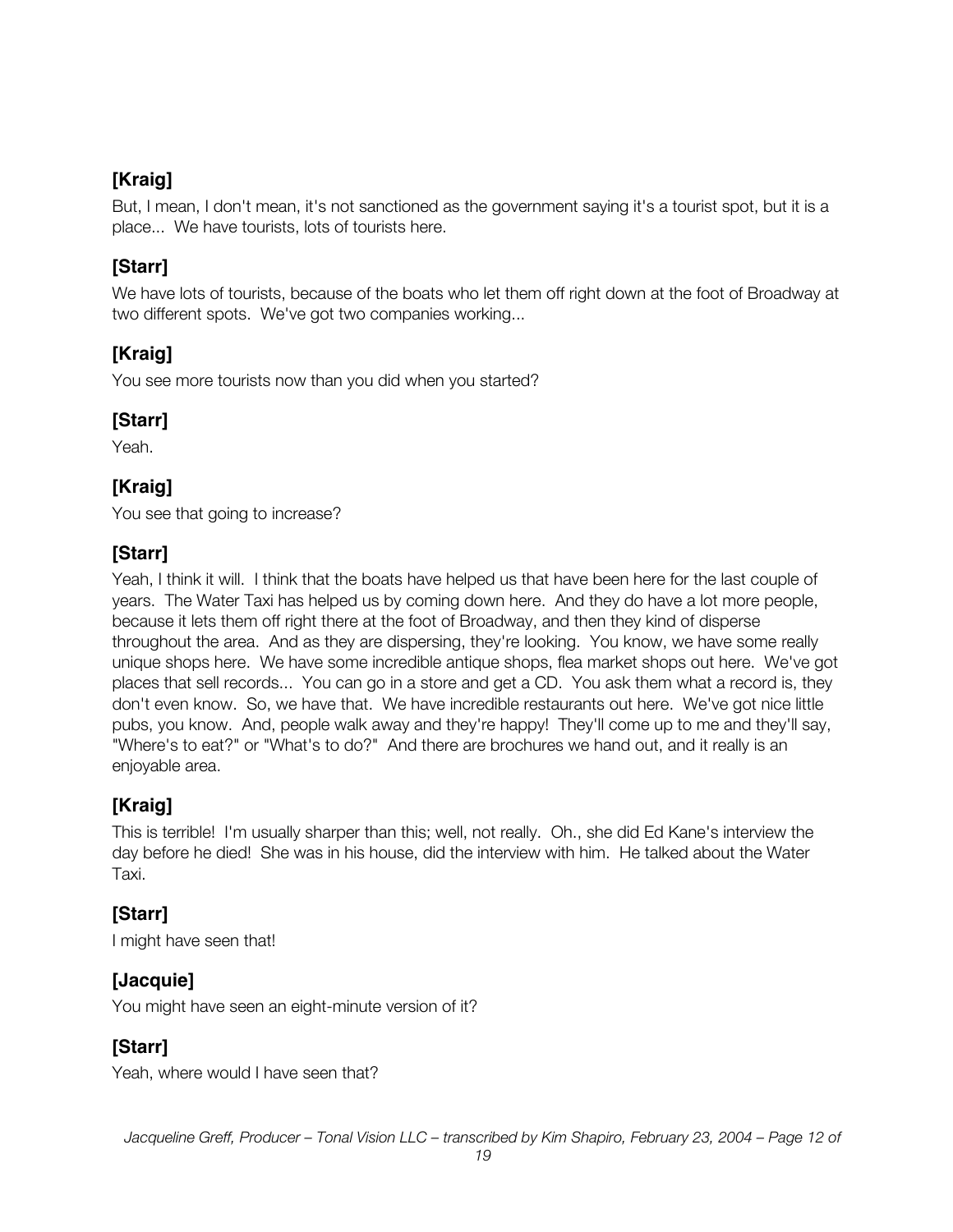#### **[Jacquie]**

Maybe at the Preservation Society?

#### **[Starr]**

Yes, and at the end you said, dedicated to Ed Kane, or shot the last day, or something. There was something...

#### **[Jacquie]**

Yeah, right, he died ...

## **[Kraig]**

We were at his house setting up. She said, I got to get him this afternoon. She didn't...

#### **[Starr]**

And, actually Ed was one of my characters. You know, God love Ed! You know? I mean, he enjoyed life.

## **[Kraig]**

Anybody about Ed to add?

## **[Starr]**

No, Ed was just a character. He was just a nice man. You know, we got along fine. You know, he was rough around the collar. There was no fine work on Ed, but he was sincere and honest. If he wanted to say it, he said it. And that was Ed Kane. We got along fine. One of my dear friends worked for Ed on his boats.

## **[Jacquie]**

In your mind, what area the most memorable parts of Fells Point?

# **[Starr]**

Memorable parts? I don't know if there is any particular thing. I really do like the Fells Point Festival, because it's one of the largest festivals on the East Coast. Hundreds of thousands of people come to the Fells Point area to see it for the first time. OK. I mean, there are people come from the East Coast come here to see it. Now the store owners don't do well because they said everybody's out in the street doing their business, but they said they do get a lot of business after the fact. People will come back and say, "You know I saw this in your window at the festival, and I didn't have an opportunity..." So, somewhere down the line, maybe two, three, four weeks later people do come back. But, the Festival is it. They have all kind of other festivals. They have oyster festivals here on the square. They have different things that are going on. They have things for the kids. They have music during the summertime. It's just what they do out here.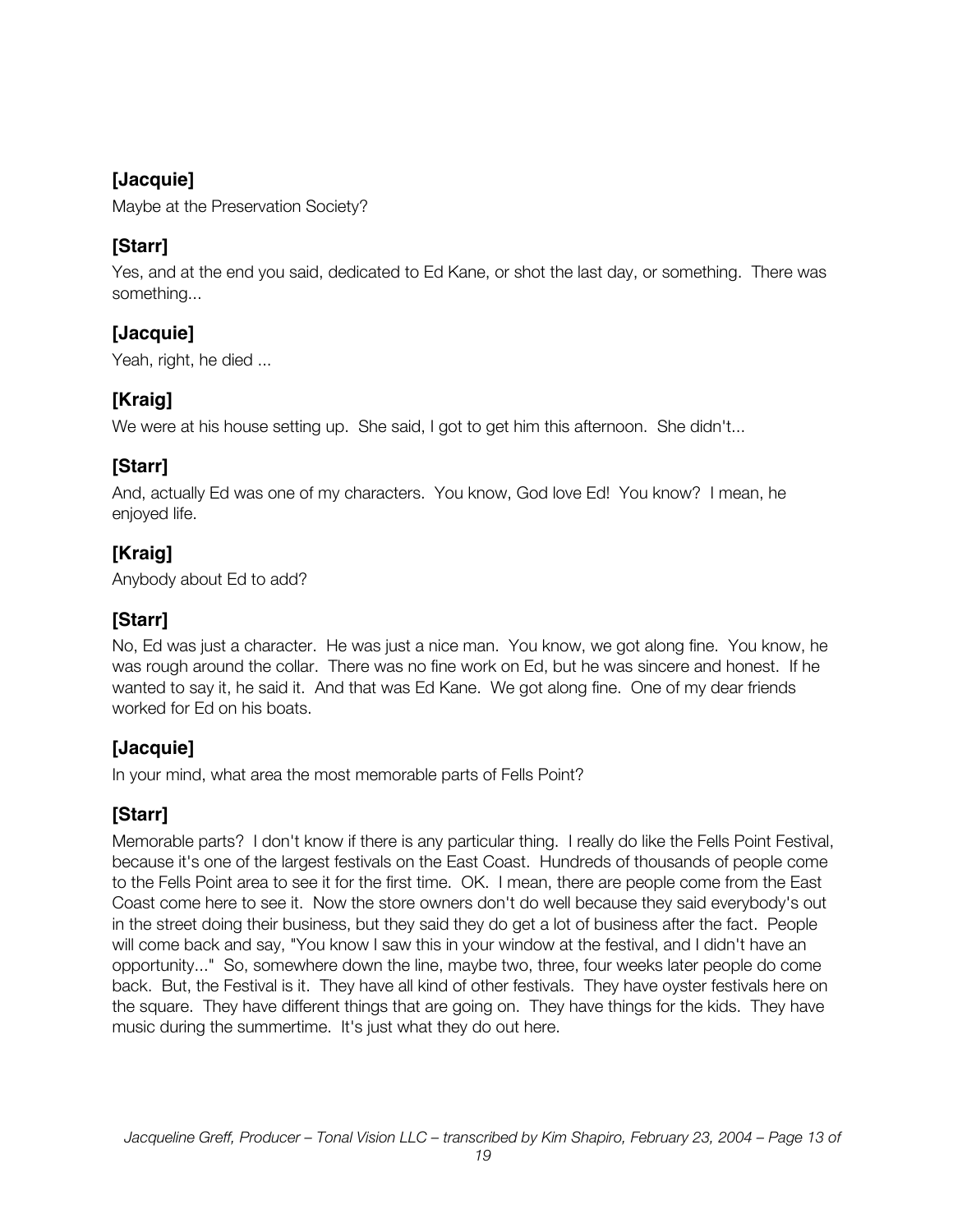If you were to change about this area, over the last twenty-nine years, do you see anything, seeing this stuff day-in and day-out, anything you'd change?

## **[Starr]**

Put it this way, rephrase that: What would I have done? I would have bought homes. I would have bought every property I could have in the Fells Point area. Then I would be a rich man.

## **[Jacquie]**

Now businesses are complaining that the business has fallen off a lot. What, you know, as kind of an observer, do you have any feelings about what's causing that?

# **[Starr]**

Well, I don't know... I think sometime I think business has fallen off, but, you know, if you go to the businesses in January and February and part into March, they should say, "It always falls off." After that Christmas rush, nobody has any money anymore, you know. If that's what they mean, January and February, that's a norm. That's a norm here and that's a norm ...

## **[Jacquie]**

No, this is more like over the past year or two kind of thing.

## **[Starr]**

Well, you know, they would be the best barometer on what they have and haven't done businesswise. And I also think maybe business has fallen off in the entire city and entire country, too. They have said that business is low throughout the country. People aren't spending as much as they have in the years past. So, I don't know if that's just something general in the Fells Point area or if it is something indicative of the whole city and country.

## **[Jacquie]**

And then I think you talked a little bit about homeowners and visitors, would you have any advice for the businesses in the area as a policeman?

## **[Starr]**

Well, the businesses know that if they have anybody that they, police-wise, that they that is kind of suspicious, that they feel uncomfortable, that they should just go ahead and maybe just dial 311, "I have somebody in my story. I don't feel like... I feel uncomfortable. Can you try to send somebody." Now, there's a time, you know, from the time we get the call to the time the call goes to the call clerk, the time the call clerk dispatches it, to the time that I receive it... There is some kind of a time, like three to five minutes. You know, and people usually don't stay in the store that are going to do some harm. But I've had opportunities when I've gone to that store, and "He's no longer here." But he might be three or four stores down. And then you go and find out. A man has a right to be in a store, no matter how rough he looks around the collar. And I always tell my people, "If you feel uncomfortable, go with your feeling."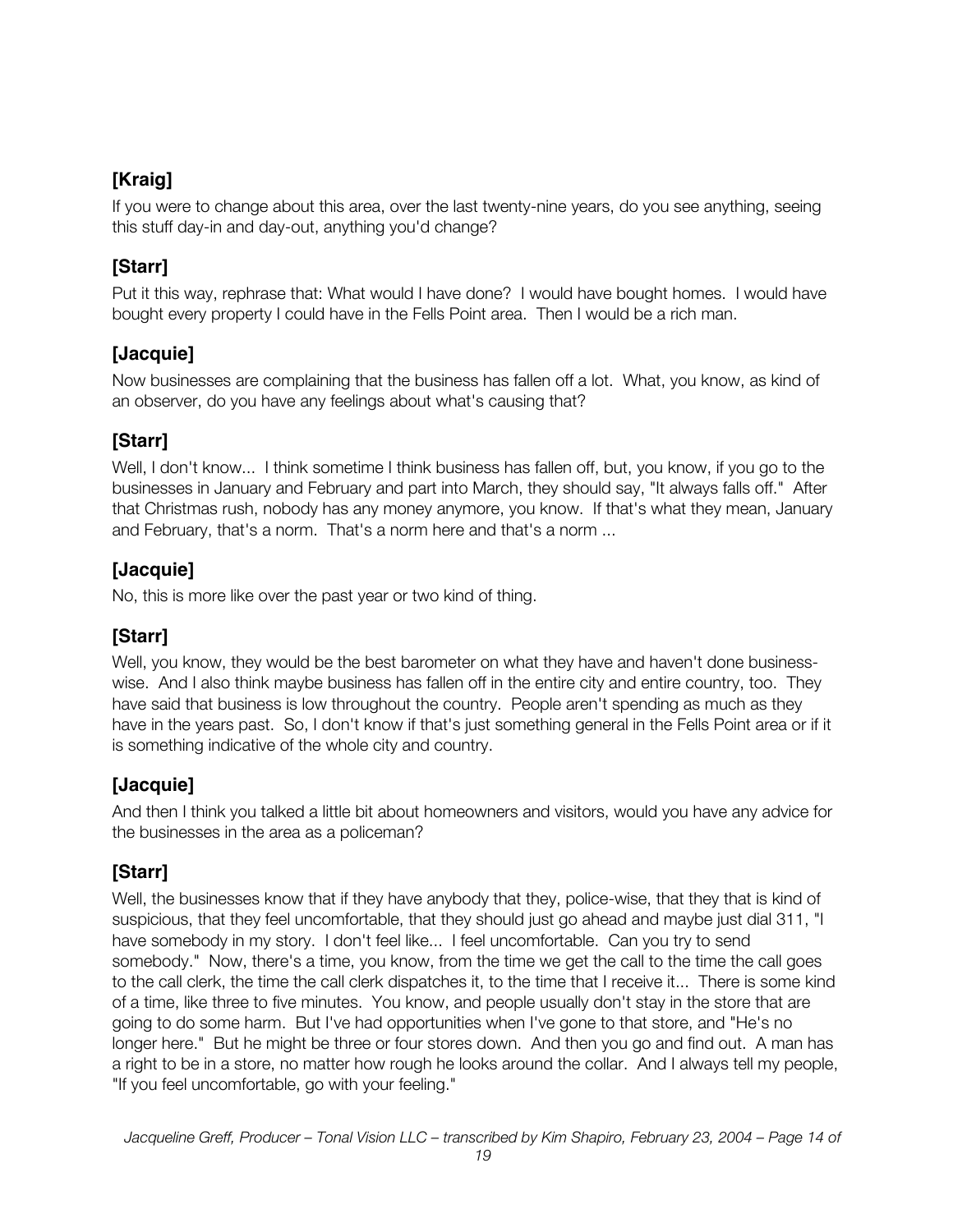I was in New York City, standing near Broadway. There was a Greek restaurant. I couldn't remember where it was at. Then I saw this cop. He was about your size, talking real calm. And I said, there's such and such a Greek restaurant around here. I've eaten there, and I can't remember if I go north or south. He said, "Oh, yeah, that's such and such. You just go down two blocks..." And as he was talking to me, he's slowly pulling his nightstick out. I didn't notice that there's this guy running down the street, just throwing things. And as he's talking to me real calm, he just whacks the hell out of this guy, just levels him out without even breaking stride. He says, "You're gonna really enjoy the food." You're kind of like that character. You're calm and stuff...

## **[Starr]**

I am calm, and I do carry an old truncheon, which is a nightstick. I mean, it's an old, big one. OK? And I twirl it ...

# **[Kraig]**

You haven't gone to the new lighter, plastic ones.

## **[Starr]**

Well, we all have to have them.

#### **[Kraig]**

But, you stay with the old wood...

## **[Starr]**

The old wooden nightstick, and I do twirl it, and I know people get a kick out of it. And I know I do it. And I don't even know I'm doing it half the time. So, it's just part of my old routine when I started out here.

# **[Andy]**

You really have to get that...

# **[Kraig]**

That's almost something that's disappearing in the United States, like I don't know what else...

## **[Jacquie]**

Well, can we, um...

## **[Andy]**

Are you really good with it?

## **[Kraig]**

After twenty-nine years? Of course.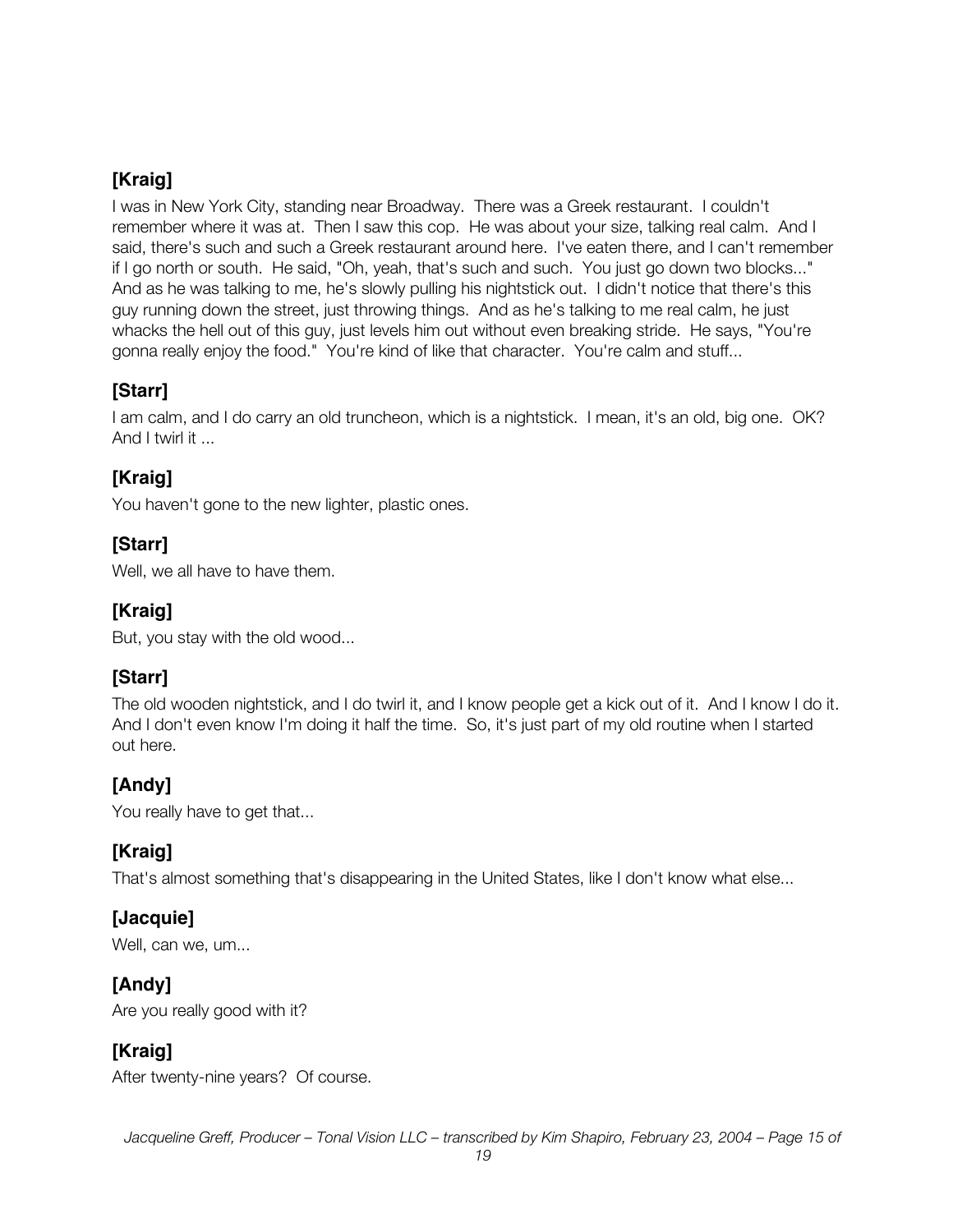#### **[Jacquie]**

Let's pick up the table and move it and let him stand up.

#### **[Starr]**

I don't have it with me. ... But..., it's in my car.

#### **[Jacquie]**

All right. Here, I'll put the camera on pause. [Cut. 01:35:03:07]

#### **[Andy]**

Wow! That is great! [Andy looks at nightstick.]

#### **[Kraig]**

You know, YOU KNOW, if this thing could talk!

## **[Andy]**

How long have you had that?

#### **[Starr]**

Actually, it's a copy of another one that I broke. You don't want to know how I broke it.

## **[Kraig]**

That's where the interview, where I wanted it to go. So, you broke the nightstick. What happened when you did that? [Starr starts twirling nightstick.]

#### **[Starr]**

You want me to... Is that what you want? [Close up of nightstick twirling.]

Then you walk... I didn't want to do that. I hope my head was turned the right way when we were talking. I was trying to talk to you, and then Jacquie asked a question, I was looking at you.

#### **[Jacquie]**

The only thing I've heard is that some people view looking directly at the camera as confrontational, so we want to avoid that...

## **[Starr]**

What are you doing with Dan Rodricks?

## **[Kraig]**

I was on his show a number of times with the Crawdaddies.

*Jacqueline Greff, Producer – Tonal Vision LLC – transcribed by Kim Shapiro, February 23, 2004 – Page 16 of*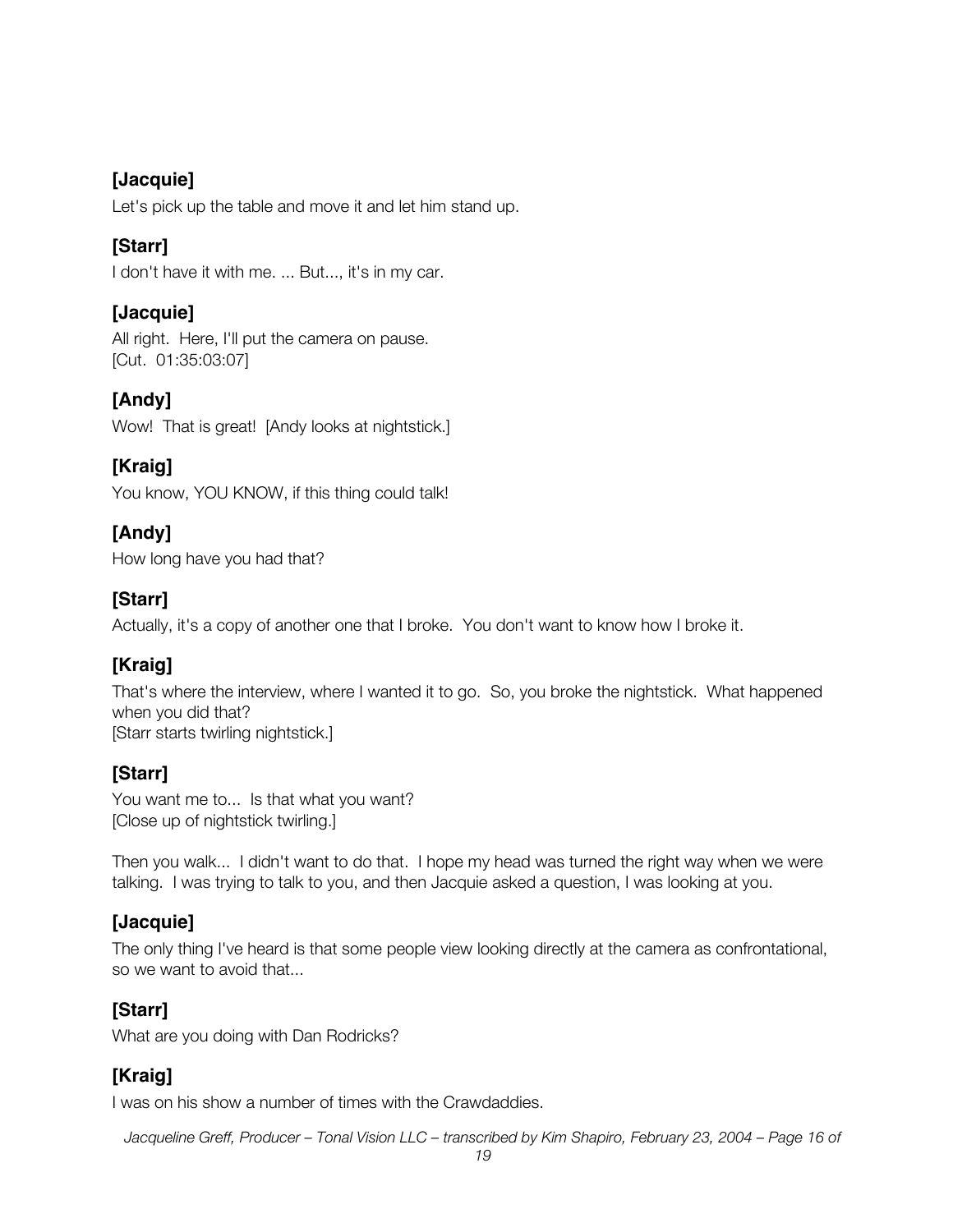#### **[Jacquie]**

We just thought maybe a member of the press would have some different.... You know, you live here, you have one feeling. You work here, you know? [Visual of nightstick twirling continues]

# **[Starr]**

You need to speak to... Who's the one in the morning hour? What's his name? Does the morning ... Channel 13... Ron Matz. He did the morning thing, and he's very much in the Fells Point area. I mean, he goes down to Jimmy's. [Close up of hand and nightstick cord.]

## **[Kraig]**

He's outside all the time.

#### **[Starr]**

He's outside, but he's part of the quote-end quote community. He enjoys that. Him and his camera man.

## **[Kraig]**

We ought to try to grab him.

## **[Andy]**

I know you can't really tell us about specific incidents, but what's the most common application of the nightstick other than like the show of ...

## **[Starr]**

Just to move people.

## **[Andy]**

So, it's not a whack in the ankle or in the knee.

## **[Starr]**

Does that happen? Yeah. It's a legitimate move, you know. If you feel threatened, you know, you have a right not to be threatened and not to be injured by anybody. So, you can do that. [Visual is Starr's head while continuing to twirl nightstick.]

## **[Kraig]**

I see, still, people, just very young kids, very confrontational, knowing you got the glock on, or whatever you're carrying and the nightstick and the radio, too. They forget how fast Motorola is. And they still try to push the...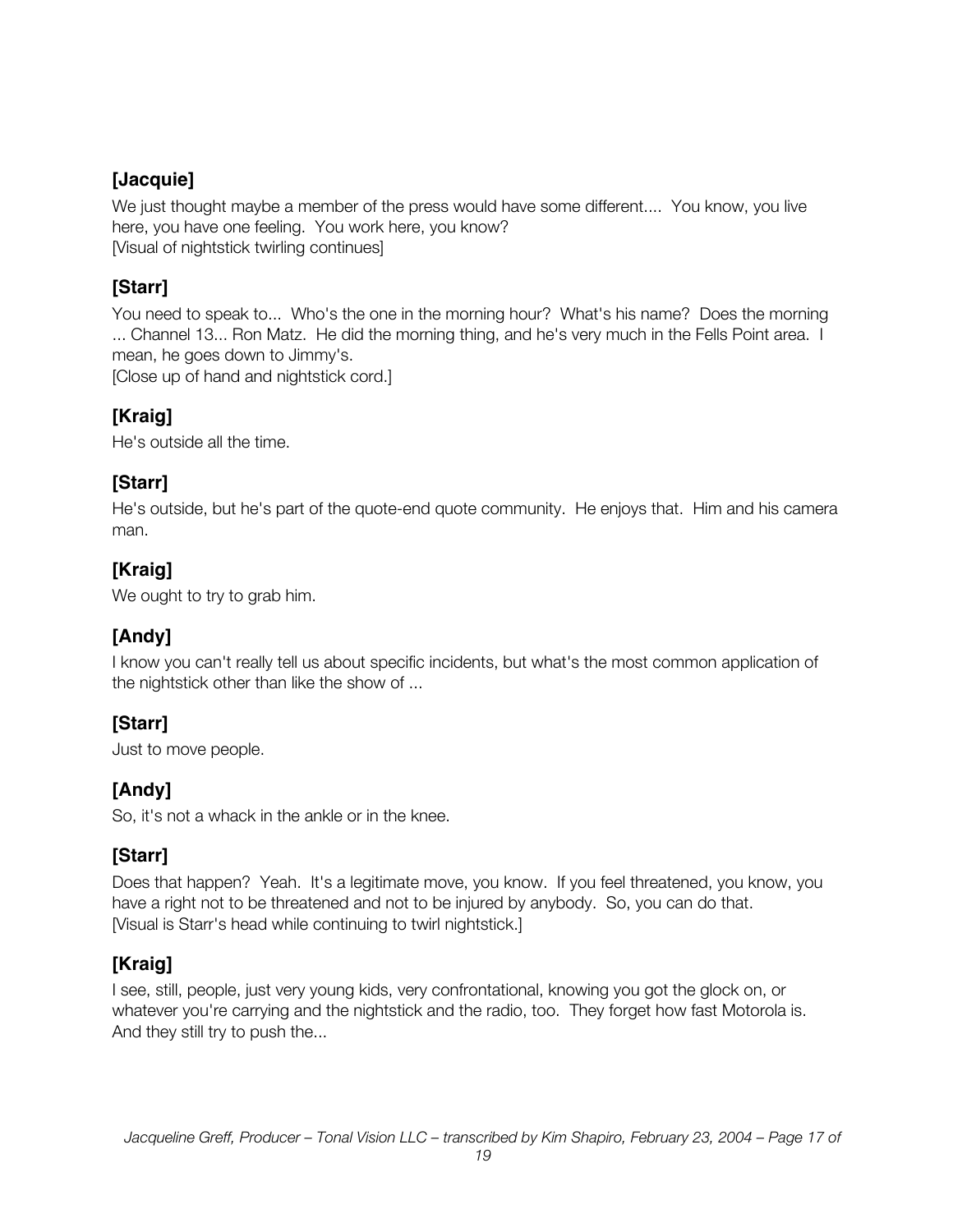And they still do that, and I just look at them and I said, "It's not going to go anywhere, and you're going to lose. So don't worry, but you're going to lose." You know? And, it bothers me, because when you get into court, that kid's gonna have a record for the rest of his life. Never be able to get rid of it: guilty, innocent, stet, non pros …. He will always have a record, OK? And in this day and age, where they're security conscious, and a man wants to hire you for a company...

## **[Kraig]**

See that line there? Boom!

## **[Starr]**

You're history! And he says, "Look! I was just drunk down at ..." "You're twenty-five years old, now. You were drunk down when you were in Fells Point. What are you going to do when you come working for me?" You know? "How difficult are you going to be?"

## **[Kraig]**

Twenty-nine years.

## **[Andy]**

Keep it going. That's great!

## **[Starr]**

I can swing it around, but I don't want to do that here.

## **[Kraig]**

Crouching Tiger, Hidden Dragon.

## **[Andy]**

They won't mind!

**[Starr]** Is that it? You off?

## **[Jacquie]**

Yeah, unless there's something else you can demonstrate. [Starr stops twirling nightstick.]

## **[Andy]**

Shall I offer my knee?